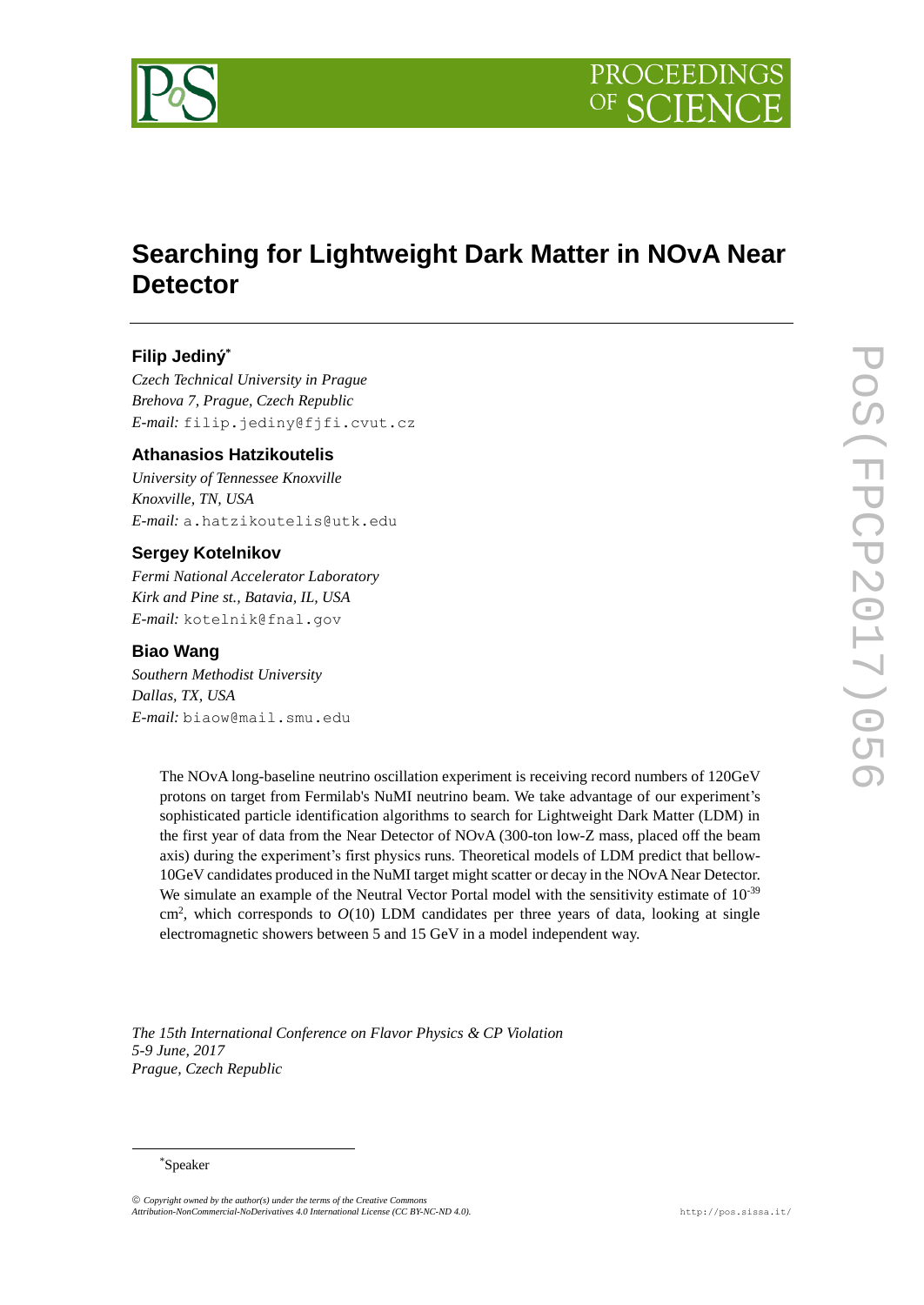### **1. Introduction**

There have been several ideas proposing a search for Dark Matter candidates from so called Hidden sector [1,2]. We take the advantage of the accelerator technology developed for Intensity Frontier, which, according to some models [2-6], might be capable of producing mediators feebly coupling those HS candidates to SM (so we can detect them). A Neutral Vector Portal model predicts direct (quark on quark) or indirect (meson decay) production of *V* mediators at the high luminosity proton beam-dumps, decaying in a pair of Dark Matter particles. The cosmological constrains estimate ~40µb production of 1GeV vector particle *V* at NuMI beam [7], decaying to DM particles which might then interact in a near detector through a reverse process, scattering on a nucleon or electron of a neutrino detector.



**Figure 1:** Direct production of vector mediator *V* and DM interaction via the reversed process.

### **2. NOvA ND as a beam-dump experiment**

The NOvA (NuMI Off-axis electron-neutrino Appearance) experiment at Fermilab uses the world's most intensive beam, the NuMI, with bunches of 120GeV primary protons striking a carbon target at an intensity of up to 700 kW. The NOvA Near Detector sits underground, one kilometer from the target area, shielded by the surrounding rock, leaving only neutrinos (and potentially other rarely interacting particles) to reach the detector. Expectedly, any LDM induced events would be very rare compared to the 6-order of magnitude more CC neutrino interactions on nucleons, or the 4-orders of magnitude higher-rate NC.

The NOvA Near Detector is positioned 11 meters to the left of the beam center (14 mrad off-axis, less than 1°), which defines the beam-dump re-interpretation of the complex. The beam neutrinos at this angle have a narrow band of energies peaking around 2 GeV [7] and travel mostly through the earth that protects the NOvA ND from all high energy hadronic products much better than other current setups. The expected neutrino-induced background rate per year is of the order of  $10<sup>6</sup>$  up to 3 GeV and drops by two orders at 5-10 GeV and by 2 more orders in the region above 30 GeV. The main expectation for a viable measurement is that the real LDM rate drops off slower with energy and therefore, after the total data accumulation and the event type identification, the LDM signal to neutrino background will improve.

### **3. LDM from NuMI model example**

Reinterpretation of the NuMI source and the NOvA ND complex as a beam-dump experiment enables searches of rare events in a model independent way. For the popular example of the Vector Portal, the mass of a directly produced vector mediator particle may reach maximum of 15 GeV available from the 120 GeV of the proton on the carbon target. The studies with the NOvA ND on LDM masses can extend up to 7.5 GeV. This range of LDM masses cannot be accessed by direct detection experiments as they have a cut-off above the 10 GeV [8] and it cannot be studied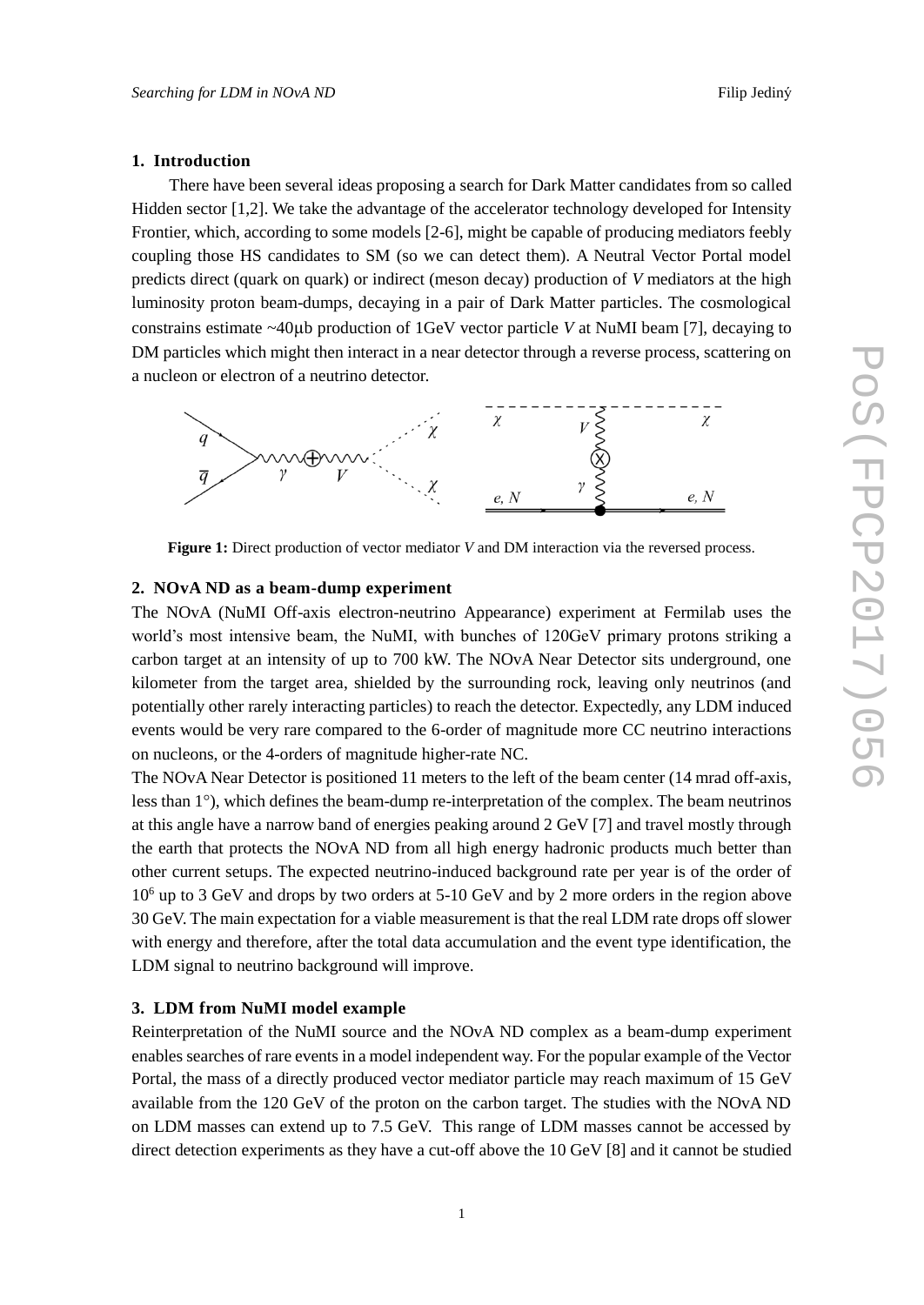either by other current fixed target neutrino experiments as they have lower proton beam energy and therefore, cannot produce mediators heavier than 1 GeV [8,9].

The limits on sensitivity are calculated using the PYTHIA 8.1 framework [10] on a simplified case of direct production of a 1GeV vector mediator decaying instantly to a pair of LDM with masses of 100, 300 and 450 MeV.



**Figure 2:** The simulated normalized LDM angular distributions and the LDM kinetic energy spectra within the ND acceptance range of 0.2°.

### **4. LDM interactions in NOvA ND**

At NuMI beam intensity of  $\sim 6 \cdot 10^{20}$  POT per year, the expected production rate is estimated to  $O(10^{14})$  LDM particle candidates per year, leaving the target area boosted forward into few degrees around the beam direction.



**Figure 3:** The single EM-showers in the NovA ND background analysis.

The angular acceptance of NOvA ND is  $0.6^{\circ} < \theta < 0.8^{\circ}$  and the energy distribution from few GeV up to 60 GeV peaks around 20 GeV, much higher than the neutrino 2GeV maximum. The low intensity interaction example for this work is the cleanest of discussed channels – the elastic scattering of LDM on atomic electrons, a neutral current event dependent on the kinematics of the involved particles only. This channel is relatively weak compared to the scattering on nucleons but it is a clear, well-understood, leptonic process, with an easily identifiable single